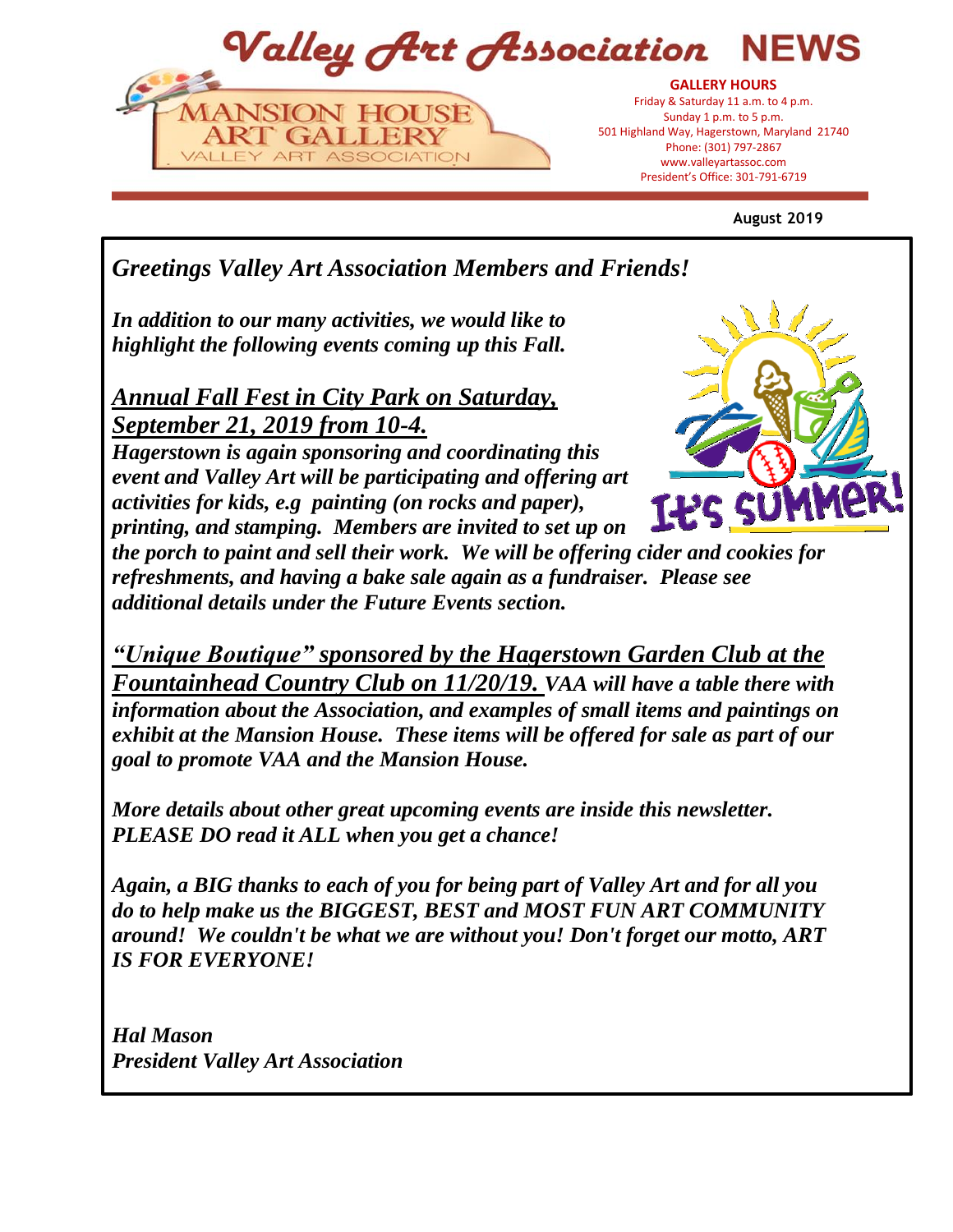# **Membership News**

**Information about the VAA Membership List** 

**A current Membership List is kept on the desk at the Mansion House. It is kept up-to-date by the treasurer and includes information as to whether VAA dues have been received.** 

**Membership dues are \$30 for July 1, 2019 through June 30, 2020, and are nonrefundable. If you wish to check the status of your dues or if you have any changes to your contact information, please call the Mansion House during its open hours and the sitter will write the changes on the list.**

# **Valley Art Association/Mansion House Policies Attention All Gallery Members**

**Mansion House Sales Policy with regard to Maryland Sales and Use Tax (SUT)**

**Valley Art Members who sell anything (artwork, crafts, etc.) in the Mansion house must have a Maryland State Sales and Use Tax ID. Valley Art Association collects sales tax on all sales, and the sales tax money collected is paid to the member. It is the responsibility of the member to then pay that amount to the Maryland State Comptroller. Members need to provide their Sales Tax ID number to the Valley Art Association.** 

**If members wish to only display their work, but not sell it, they should mark their items "NFS" for NOT FOR SALE. They can provide their contact info in the event customers want to purchase from the member directly.** 

**When you are preparing sales slips, please include the following:**

- **Sales Tax**
- **Your Initials or name on the sales slip to identify who took care of the sale Payment – cash, credit card or personal checks accepted.**

**Identification – you may be requested to present your name, address & phone number and/or asked to present I.D. This information will not be given to 3rd parties, nor used for solicitation purposes.**

**Discounts – are at the sole discretion of the artist.**

**Returns – returns and other transaction adjustments may only be arranged between the artist and purchaser.**

**Thank you for your support. Enjoy!**

**Please contact Donna Mason: 301-791-6719 if you require training on the above.**

# **Artist Bios**

**We are asking all of our members to update (or create) their resumes for our Artist Book. Carol Gwin will be the contact person for this. Please send your updated or new resume to Carol at howiegwin@verizon.net or mail it to her at the following address:**

**Carol Gwin 1271 Fairchild Ave. Hagerstown, MD 21742**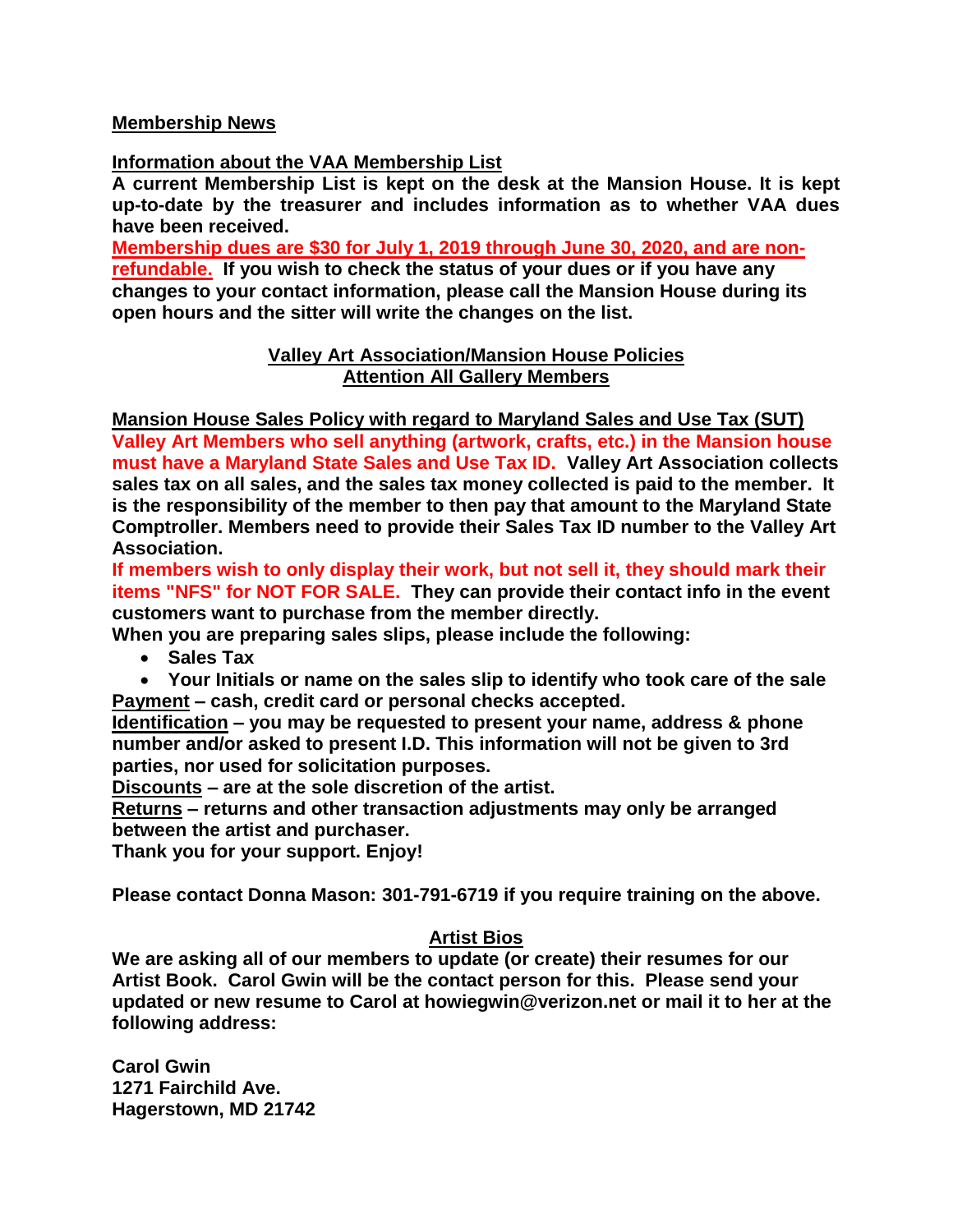# **\*All (and Solo) Member Shows 2019-2020**

**All artwork should be ready to hang with a wire on the back. Paintings can be dropped off the weekend before the show during open hours: 11 to 4 on Friday and Saturday and 1 to 5 on Sunday. Drop/off pick up on Tuesday morning before the show opens. The new show will be hung from 10 AM to 12 Noon and anyone willing to help will be welcomed with open arms.** 

| <b>Month</b>                         | <b>Title/Exhibitor</b>                                                | <b>Drop Off Dates</b>            | Opening         | <b>Closing</b> | <b>Pick Up Date</b> |
|--------------------------------------|-----------------------------------------------------------------------|----------------------------------|-----------------|----------------|---------------------|
| <b>August</b>                        | <b>Lily Ramos</b>                                                     | <b>July 26-28</b>                | <b>August 2</b> | September 1    | September 3         |
| <b>September</b>                     | Make Me Laugh*                                                        | <b>August 30-</b><br>September 1 | September 6     | September 29   | October 1           |
| <b>October</b>                       | <b>Abstract Show*</b>                                                 | September 27-<br>29              | October 4       | October 27     | October 29          |
| <b>November</b>                      | Dragons, Fairies and<br><b>Fantasies*</b>                             | October 25-27                    | November 1      | December 1     | December 3          |
| December/January<br>2020             | <b>Winter Nights;</b><br><b>Winter Lights*</b>                        | November 29-<br>December 1       | December 6      | December 29    | December31          |
| February                             | <b>Bonita Conry Solo</b><br><b>Show</b>                               |                                  |                 |                |                     |
| <b>March</b>                         | <b>BFF (Best Friends)</b><br>Forever)                                 |                                  |                 |                |                     |
| <b>April</b>                         | <b>Waynesboro Studio</b><br><b>Art Club</b>                           |                                  |                 |                |                     |
| <b>May</b>                           | "In My Garden"<br>(Blossoms, Bees,<br><b>Butterflies &amp; Birds)</b> |                                  |                 |                |                     |
| June & July                          | "Art Is For<br>Everyone"                                              |                                  | June 5          |                |                     |
| <b>August</b>                        | "Vacay Daze"<br>(Vacations)                                           |                                  |                 |                |                     |
| <b>September (Labor</b><br>Day Show) | "Working Life:<br>Hands, Mind &<br>Heart"                             |                                  |                 |                |                     |
| October                              | "Earth, Wind and<br>Fire"                                             |                                  |                 |                |                     |
| <b>November</b>                      | "Teachers/Students<br>Show" (see note<br>below)*                      |                                  |                 |                |                     |
| December 2020-<br>January 2021       | "Dazzle"                                                              |                                  |                 |                |                     |

*(The "Teachers/Student" Show will feature Valley Art members who are teachers exhibiting with their students.)*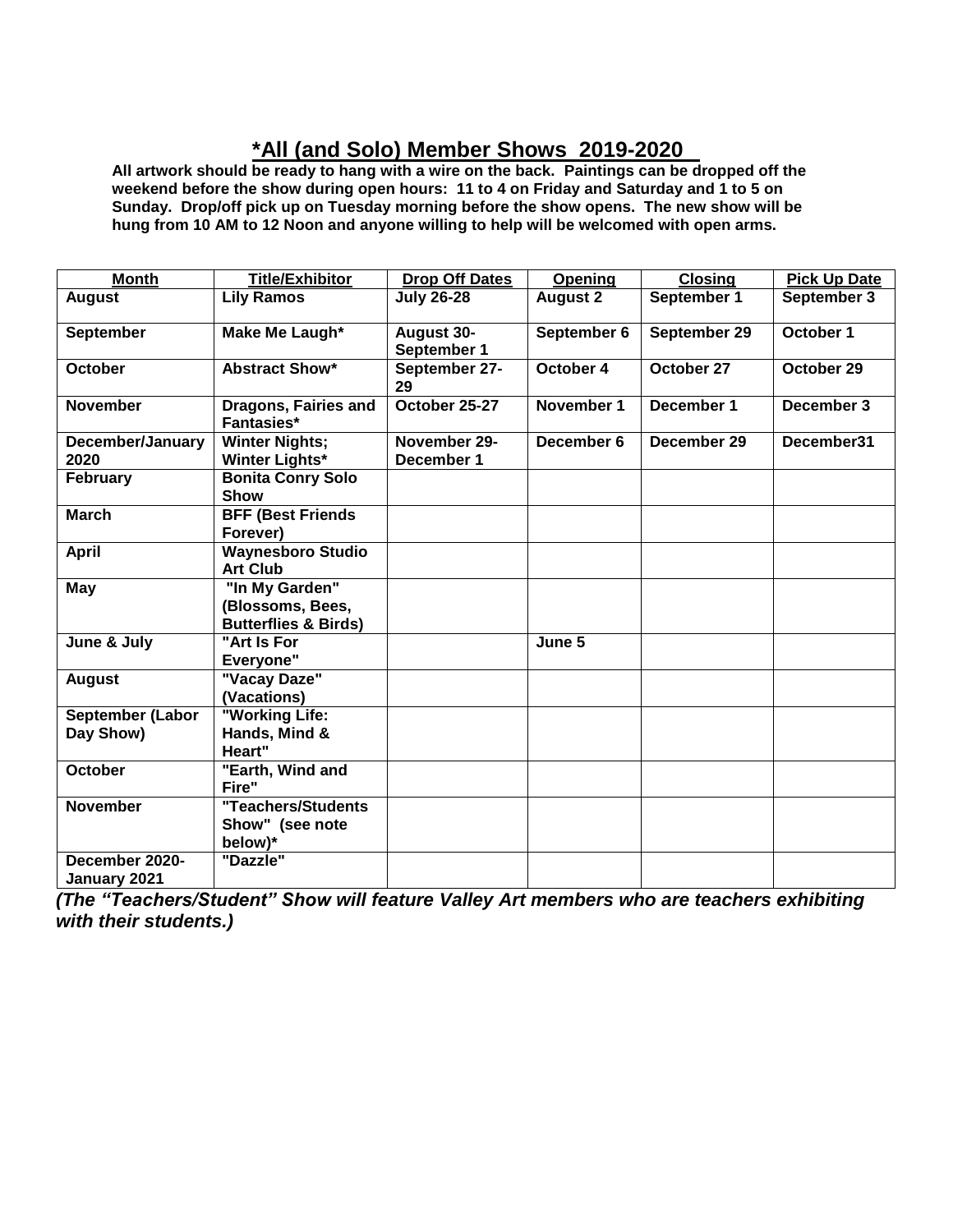# **Valley Art Association 2019-2020 Meeting Schedule**

| 9/21/19    | <b>Fall Fest</b>                                       |                                                   |                                                                                       |
|------------|--------------------------------------------------------|---------------------------------------------------|---------------------------------------------------------------------------------------|
| 9/25/2019  | <b>Business</b><br><b>Meeting and</b><br><b>Snacks</b> | 7:30pm Demo by<br><b>Nicole Troup</b>             |                                                                                       |
| 10/23/2019 | <b>Business</b><br><b>Meeting and</b><br><b>Snacks</b> | 7:30pm Demo by<br><b>Katriel Srebnik</b>          |                                                                                       |
| 11/20/2019 | <b>Business</b><br><b>Meeting and</b><br><b>Snacks</b> | 7:30pm Demo by<br><b>David Bottini</b>            |                                                                                       |
| 12/6/2019  | <b>Tree Lighting</b>                                   |                                                   |                                                                                       |
| 12/7/2019  | <b>Christmas Lunch</b>                                 |                                                   | <b>Fireside</b>                                                                       |
| 1/22/2020  | Show-cial (which<br>means "get<br>together")           |                                                   | <b>Members please</b><br>bring a painting of<br>your own plus<br>finger food to share |
| 2/26/2020  | <b>Business</b><br><b>Meeting and</b><br><b>Snacks</b> | 7:30pm Demo by<br><b>Eric Carter</b>              |                                                                                       |
| 3/25/2020  | <b>Business</b><br><b>Meeting and</b><br><b>Snacks</b> | 7:30pm Demo by<br>Joseph N Trudy<br>Gembe-Palughi |                                                                                       |
| 4/22/2020  | <b>Business</b><br><b>Meeting and</b><br><b>Snacks</b> | 7:30pm Demo by<br>David Good (to<br>be confirmed) |                                                                                       |
| 5/27/2020  | <b>Business</b><br><b>Meeting and</b><br><b>Snacks</b> | 7:30pm Demo by<br><b>Lynn Ferris</b>              |                                                                                       |
| 6/24/2020  | <b>Member's picnic</b><br>on Porch                     |                                                   | <b>Fried chicken</b><br>/drinks members<br>bring side dishes                          |

# **No meetings scheduled during July and August 2020**

# **Future Events:**

# **Mark your calendar!!!**

# **Michael Davis Portrait Workshop -Due to Popular Request**

**Thursday, August 29, 2019, six hour workshop with Michael Davis. This will be a portrait workshop with live model. Cost is \$70 for VAA and Washington CountyMuseum of Fine Art members, and \$80 for nonmembers. Minimum 5 participants, maximum 8. There will be an additional model fee of \$10. Lunch included. To register, please contact Elaine as above.**

# **Annual Fall Fest in City Park on Saturday, September 21, 2019 from 10-4.**

**Hagerstown is again sponsoring and coordinating this event and Valley Art will be participating and offering art activities for kids, e.g painting (on rocks and paper), printing, and stamping. Members are invited to set up on the porch to paint and sell their work. We will be offering cider and cookies for refreshments, and having a bake sale again as a fundraiser.**

**So, to make this happen, we need volunteers for the following:**

- **1. People to help with the kids' art tables —we'd like to have at least 6 people there during the day, (if you can't commit to all day, we'd love to have you for whatever period you can help)**
- **2. People to help set up and replenish the refreshments, (2 people would be good)**
- **3. Artists to paint and display their work for sale on the porch, (as many as will fit)**
- **4. People to donate baked goods for the bake sale, (everyone!?)**
- **5. People to oversee the bake sale on 9/21, (1 or 2 should work).**

**If you would be willing to help that day, please contact Sue Parker at 304-258-4046 or susanparker@frontier.com, or put your name on the sign-up sheet that we will have on the desk at the Mansion House.**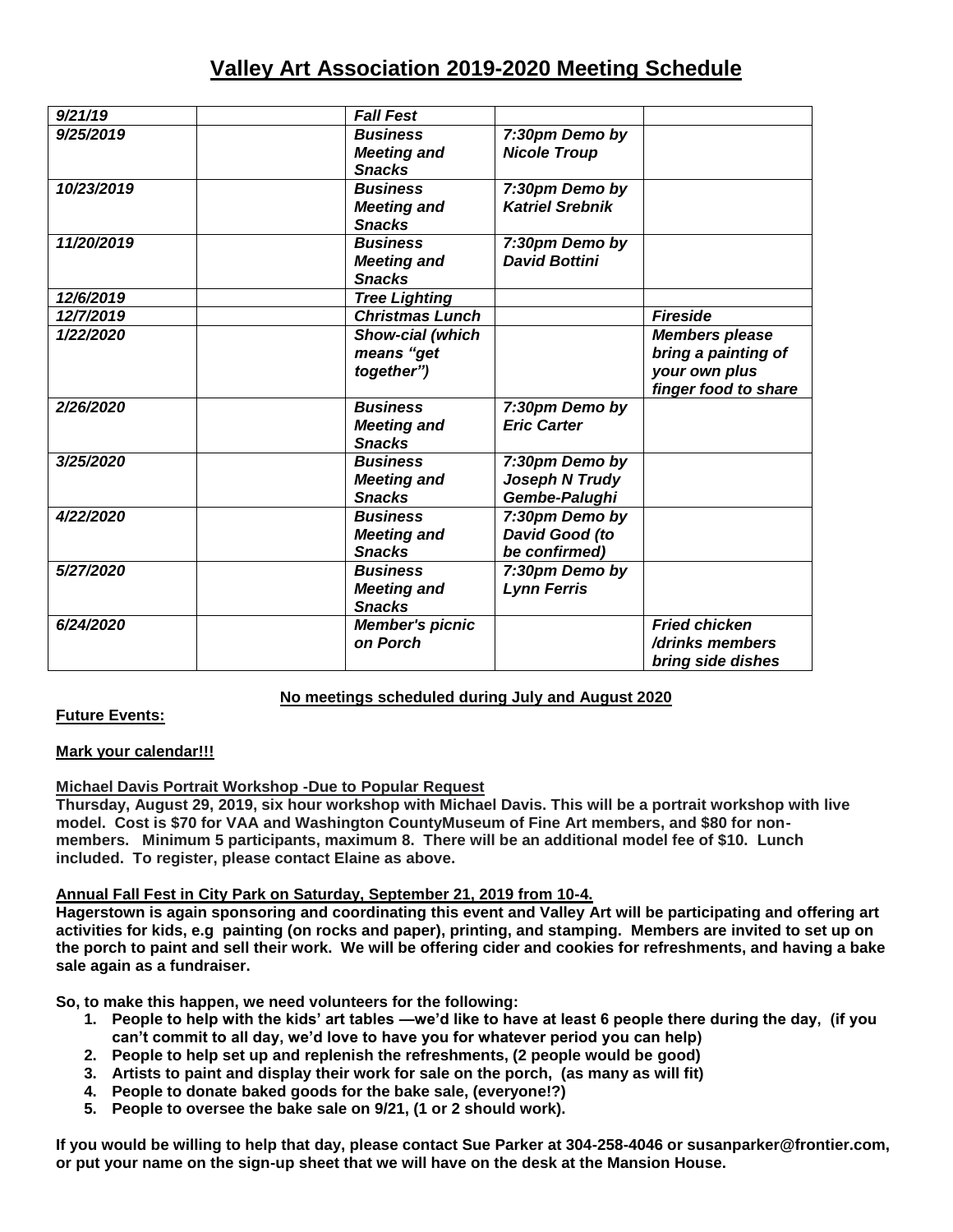## **Nicole Troup - Child Portrait and Gold Leaf Workshop**

**On Monday, October 7, 2019, we will have a one-day 7-hour portrait workshop with Nicole Troup. The emphasis will be on child portraiture utilizing Golden Open Acrylics and the application of gold metal leaf. The cost is \$80 for VAA and Museum members, and \$90 for non-members. Bring a packed lunch. Minimum number of participants is 5 and the maximum is 9. To register for the workshop, and for further details, please contact Elaine Wolfe as above.**

**"Unique Boutique" sponsored by the Hagerstown Garden Club at the Fountainhead Country Club on 11/20/19. VAA will have a table there with information about the Association, and examples of small items and paintings on exhibit at the Mansion House. These items will be offered for sale as part of our goal to promote VAA and the Mansion House.**

#### **Figure-drawing at the Mansion House**

**Professional models. No instruction. Any medium. Gesture and 20 minutes poses with occasional long pose session. Only cost is shared model fees. Gesture and 20 minute poses with occasional long pose session. During the summer months, August through September, there will be two sessions per month, on Monday mornings, 10 -1, at the Mansion House: August 5 and 19, September 9 and 23. Questions: please contact Elaine Wolfe to confirm at valleyartinfo@gmail.com or 304-754-5116.**

**NOTE: Michael Davis has expressed interest in giving a one-day figure-drawing workshop. If interested, please contact Elaine as above.**

### **Painting Groups at the Mansion House**

**Tuesday: 10am to 3--ish Call Donna Mason 301-791-6719**

**Wednesday: 10am to 2pm. Bring your lunch and paints, any medium. For more information call Audrey Mentzer at 301-739-8112 or Ruth Peyton at 301-223-8688.**

#### **Oil and Acrylic Art Classes with Marjorie Tressler**

**The Wednesday classes at the Mansion House are still the 1st and 3rd Wednesdays 6:30-9pm. All classes are for the novice to advanced painters who want to study oil or acrylic plus drawing. \$65.00 for 6 classes and are continuous. Contact Marjorie at marjorietressler@comcast.net, or 717-762-6791.**

# **MEMBERS OUTSIDE ACTIVITIES**

**The following section of this newsletter includes activities that our busy members are involved in. Please pay special attention to this section and hopefully you will be able to attend or take part in some of these events.**

**Marjorie Tressler is conducting 2 art classes at Gallery 35 East every Monday, 9am to 12pm and 1-4pm. Students are taught in the classical way of painting covering oil, acrylic and drawing. These classes are for the novice to the professional who want to improve their skills in a very relaxed and fun atmosphere. Cost: 65.00 for 6 classes, and classes are continuous. Contact for more information, Marjorietressler@comcast.net or 717-762- 6791.** 

#### **Paul Berryhill Watercolor Classes**

**Paul Berryhill is teaching watercolor classes in Inwood WV June 10-14 at Heritage Hall, 8539 Winchester Ave. Contact Paulberryhill@yahoo.com 304-433-5774.**

### **Artisan Connection with Marjorie Tressler**

**Artisans Connection gathering this month again at our home gallery, Gallery 35 East , Monday, August 12, 6:30- 8:30, The Artisans Connection invites all artists from all disciplines, artists, artisans , authors , musicians poets, etc.. Artists are asked, if you choose , to bring a work of art, art news, and topics to discuss, with the goal of sharing art related events and conversation related to the local art community. This is also a way for artists to socialize with food and drink by bringing something for our table to share. No costs or dues. For more information contact: marjorietressler@comcast.net or 717-762-6791. Marjorie Tressler founder and facilitator.**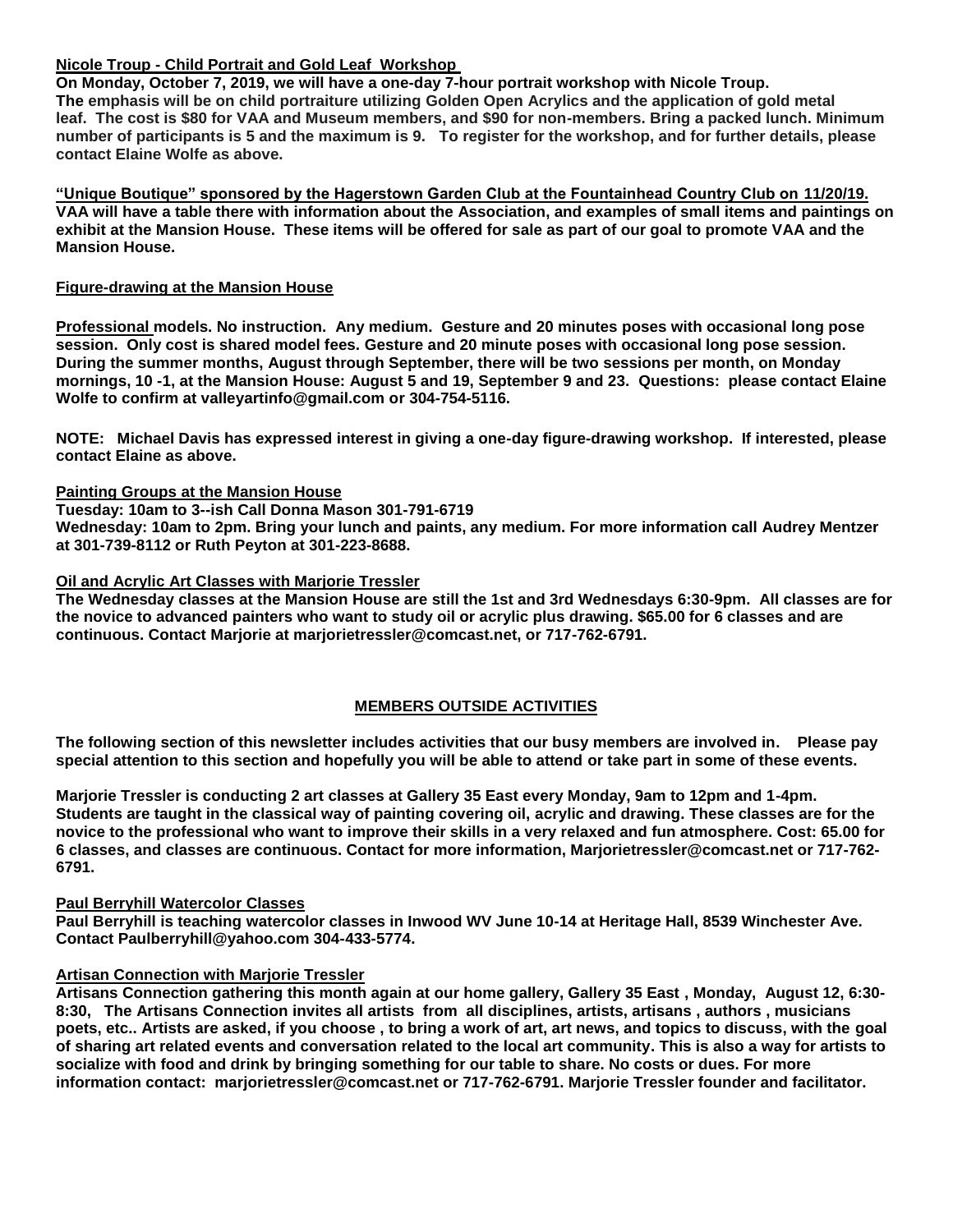**Destination Arts, Waynesboro 42 West Arts Gallery Fine Arts and Crafts, 42 West Main Street, Waynesboro. Donna Bingaman gives oil, acrylic and pastel Classes every Wednesday from 12 - 3pm at Cost per class is \$15. The focus is on drawing, tonal values and color in your art work. Easels, tables, and chairs are available. Bring in a photo of your choosing for painting reference, and enjoy a fun and relaxed atmosphere as Patric Schlee plays flute and soft background music. Refreshments and snacks are provided along with special music every Friday from 5:30 thru 8pm. Free Fine Art and Craft demonstrations every Saturday afternoon. Oil painting by Donna Bingaman, Weaving by Pat Beard, Sculpting and Gourd Art with Denny Bingaman, Pottery by Rod Benedict to name a few. 42 West Arts is now accepting 3D artists, sculptures, and fine art crafters. To join or display your work at the Co-Op call Denny or Donna Bingaman at 717-762-8394 or [artsyfolks@embarqmail.com](mailto:artsyfolks@embarqmail.com) Hours: Wednesday 12-3, Thursday 1-4, Friday 5-8, Saturday 10-4, Sunday 1-4**

#### **Teachers and Art Organizations: Opportunity for Classes/Workshops/Shows/Fundraisers**

**Mary Schurz is offering the use of her beautiful, completely renovated 1859 townhouse on East Potomac Street in Williamsport, MD, for regional artists' use for classes, workshops, shows, demonstrations, fundraisers, etc.. This house has lovely space for receptions, a full kitchen opening onto a terrace and garden (the kitchen could also be used for classes), free off-street parking, several excellent rooms for workshops and classes and storage. She welcomes interest from artists and art organizations, and will be happy to show you through the house. Her email address is maschurz@myact.net, and telephone number is 301-223-2698 and cell number is 240-217-2906.**

**Delaplaine Arts Center The Over 70 Show | August 3 – September 1, 2019 (A separate email has been sent out to the membership that includes the entry form.)**

**Features artwork of all mediums by individuals who are 70 years of age or older. We encourage artists of all skill levels to submit work in order to demonstrate the wide range of styles, techniques, and interests that makes art a powerful tool for well-being.**

**Submission Guidelines: Artists aged 70 or older are invited to submit one (1) work of art. All mediums are eligible including drawing, painting, photography, sculpture, ceramics, illustrations, and mixed media. All submissions will be included in the exhibition unless otherwise indicated by The Delaplaine Arts Center staff. Delivery of Artwork: Sunday, July 28th, 2019 11:00 a.m. – 5:00 p.m. and Monday, July 29th, 2019 from 10:00 a.m. – 5:00 p.m.**

**Artwork must remain on view for the duration of the exhibit. Artists are solely responsible for shipping, delivery, and pick up. All artwork must be received by the Delaplaine Arts Center Staff, ready to hang or install. Framed artworks must be fitted firmly in a frame with wire for hanging (taut wire should be at least 1/3 distance from the top of the frame). If you have any questions, please email Sydney Dexter at sdexter@delaplaine.org, or call 301-698-0656 x 108.**

#### **University of Maryland University College (UMUC) announces a call for entries for the 4th Biennial Maryland Regional Juried Art Exhibition (BMRE).**

**If you are age 18 or older and a current resident of Maryland, Northern Virginia, or Washington, D.C., submit up to four entries of your original art (no reproductions) by August 19. All mediums except videography will be considered.**

**Jurors will select works for the BMRE by September 8, and the exhibition will run from December 1, 2019, to March 15, 2020, in the UMUC Arts Program Gallery in Adelphi, Maryland. The opening reception and awards presentation will take place on Sunday, December 1, 2019, at 3 p.m.**

**The BMRE includes a full-color catalog featuring the works of all selected participants. Cash prizes and other distinctions will be awarded. You can win up to \$5,000, so submit your entries today! Cost is \$35 for up to three entries, plus \$5 for one additional entry. Submission Deadline--August 19, 2019. Learn more and submit your entry at umuc.edu/bmre. We look forward to receiving your entry.**